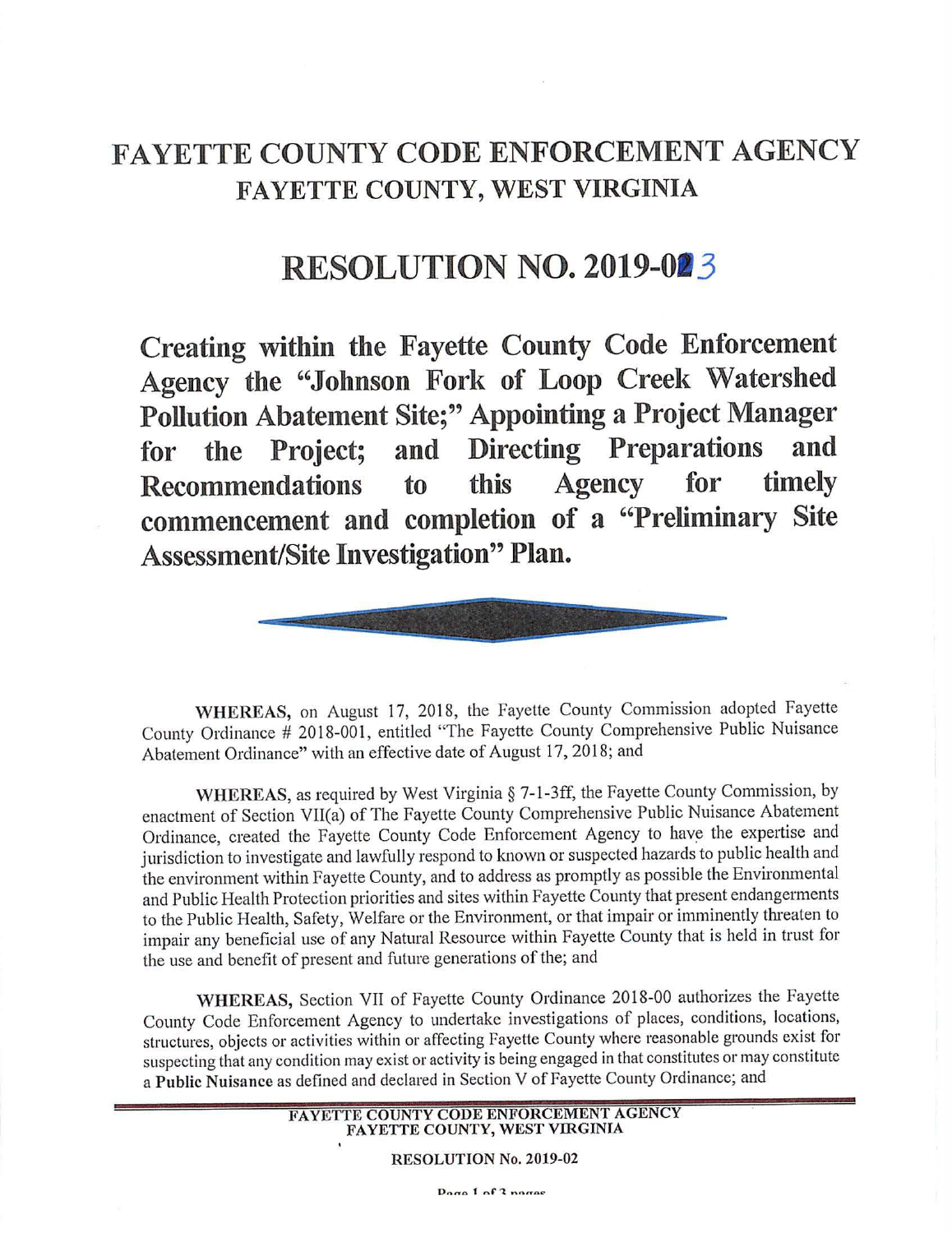**WHEREAS,** Dr. D. Scott Simonton, a swom Special Agent and Authorized Investigator of this Agency, is a full Professor and Coordinator of the Graduate Environmental Sciences Program at Marshall University, Huntington and South Charleston, West Virginia. Dr. Simonton is also the founder and Principal Scientist and Environmental Engineer of Ashby-Tucker Environmental, LLC, a prominent West Virginia Environmental Engineering and Forensic Science Consulting and Project Management Company. Dr. Simonton is a Registered Professional Engineer in WV and MS, and formerly registered in TN and NM. For over 15 years until his resignation in 2017, Dr. Simonton served at the appointment of four (4) consecutive Governors of West Virginia as a **Member and Vice-Chairman of the West Environmental Quality Board,**  the WV State Board responsible for hearing and resolving appeals from decisions of the West Virginia Department of Environmental Protection. Earlier in his professional career, Dr. Simonton also served as a Commissioned Officer in the United State Army Armored Cavalry and as a Noncommissioned Officer in the United States Marine Corp Infantry. Dr. Simonton brings regionally and nationally recognized Environmental forensic scientific and engineering expertise in the remedial investigation and design and implementation of appropriate Environmental and Public Health protection remedial actions at a wide range of contaminated properties, including multiple major mining, industrial, commercial, and residential sites. Dr. Simonton frequently serves before federal and state courts as Lead Expert Witness and Remedial Project Manager in governmental and private party legal actions to compel appropriate remedial investigation and abatement of sites that present or may present endangerments to the Public Health, Safety, Welfare or the Environment. Dr. Simonton has a broad range of expertise in the field of environmental engineering and geo-sciences, with particular focus in hydrogeology, fate and transport in the environment of released contaminants, and environmental issues associated with mining.

**NOW, THEREFORE, BE IT RESOLVED** by majority vote of those members of the Fayette County Code Enforcement Agency present and authorized to vote that there should be, and hereby is, created within the Fayette County Code Enforcement Agency the "Johnson Fork of Loop Creek Pollution Abatement Site," which shall include all geographical areas, sites, facilities and locations, both above ground and underground, that are within the watershed of Johnson Fork of Loop Creek within Fayette County;

**BE IT FURTHER RESOLVED** by majority vote of those members of the Fayette County Code Enforcement Agency present and authorized to vote that **D. Scott Simonton, Ph.D., P.E.**, **should be, and hereby is,** retained and appointed as a **Site Project Manager** of the "Johnson Fork of Loop Creek Pollution Abatement Site" and as an "Authorized Agent" for the Fayette County Code Enforcement Agency;

**BE IT FURTHER RESOLVED** by majority vote of those members of the Fayette County Code Enforcement Agency present and authorized to vote that Dr. Simonton and such staff and resources of the Fayette County Code Enforcement Agency as are or will become available to the "Johnson Fork of Loop Creek Pollution Abatement Site," should coordinate all efforts of this Agency to secure timely and effective investigation and abatement of any conditions of Public Nuisance that do or may exist within the "Johnson Fork of Loop Creek Pollution Abatement Site," with the efforts, available resources, and abilities of: (i) the Environmental and Public Health Protection Unit ("EPHPU") of the Office of the Fayette County Prosecuting Attorney; (ii) the Fayette County Board of Health; and (iii) the Fayette County Solid Waste Authority, so as timely

**RESOLUTION No. 2019-02**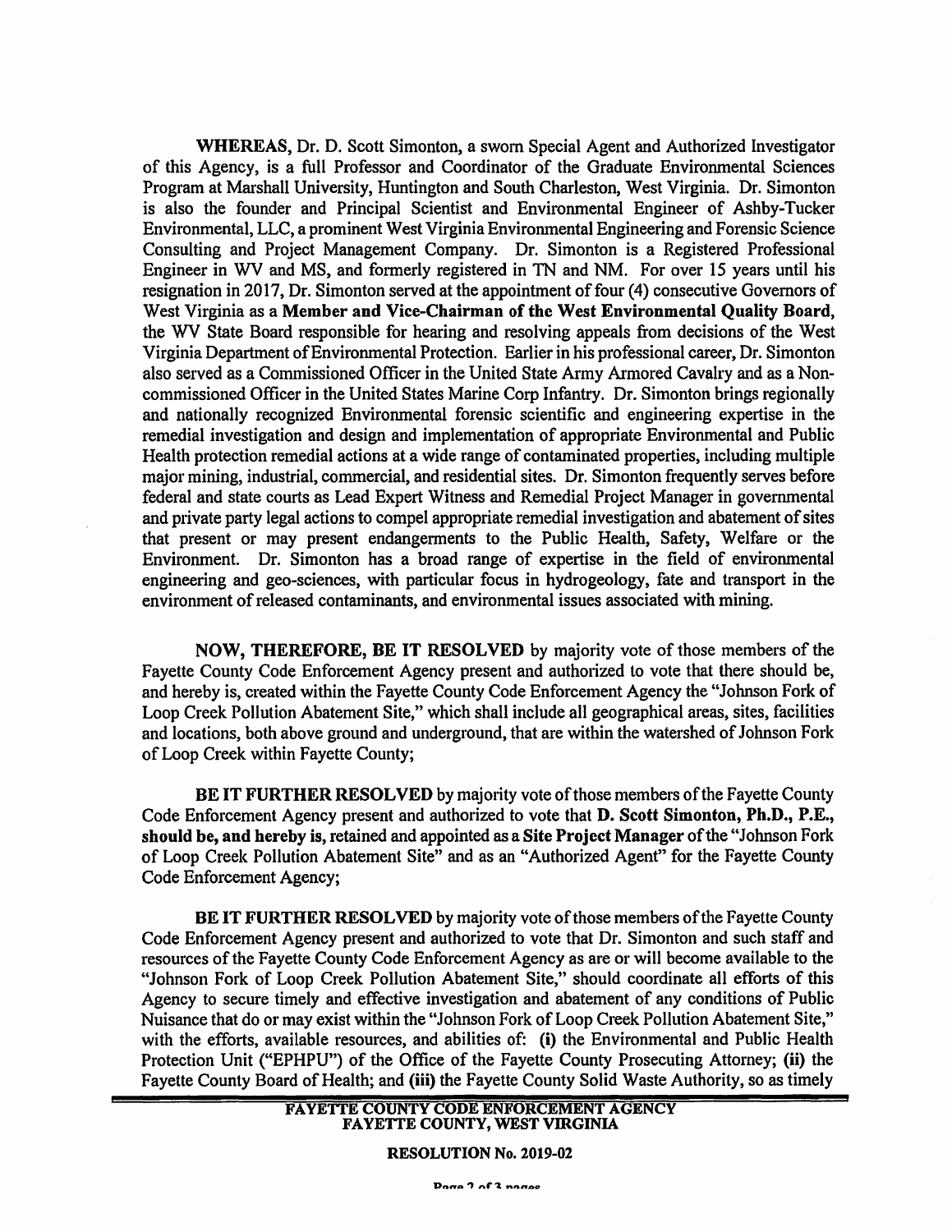to secure effective protection of the Public Health, Safety, Welfare and the Environment within " Johnson Fork of Loop Creek Pollution Abatement Site;"

**BE IT FURTHER RESOLVED** by majority vote of those members of the Fayette County Code Enforcement Agency present and authorized to vote that Dr. Simonton should be, and hereby is, directed as expeditiously as possible to recommend to the Fayette County Code Enforcement Agency appropriate methods, processes, procedures and protocols for this Agency to undertake and complete a "Preliminary Assessment/Site Investigation Plan" ("PA/SI Plan') that would comply with the requirements of Section IX of Fayette County Ordinance 2018-001, the remedial investigation and response goals and standards established by Formal Order of the Fayette County Commission issued October 13, 2017; and, to the maximum extent possible, would comply with the requirements of the National Oil and Hazardous Substances Pollution Contingency Plan ("NCP"), 40 C.f .R. Part 300, interpreted and applied with this Agency acting as "Lead Agency."

**IT IS SO RESOLVED AND DONE** by the majority vote of the Members of the Fayette County Code Enforcement Agency present and entitled to vote, a quorum being present, at its duly-noticed Public Meeting on this 17th day of March 2019.

 $A$ pril



**FAYETTE COUNTY CODE ENFORCEMENT AGENCY FAYETTE COUNTY, WEST VIRGINIA** 

ENFORCEMENT AGENCY<br>FAYETTE COUNTY, WEST VIRGINIA<br>By: Debbie Berry<br>Fayette County Administrator

Fayette County Administrator Its Chairperson

**ATTEST:** 

La L Stolar

Aletha L. Stolar Secretary and Member PAYETTE COUNTY CODE ENFORCEMENT AGECNY

Favette County Kelvin E Holliday, Clerk Instrument 201900009248 06/26/2019 0 11:44:07 AM **HISCELLANEDIS NO FEE Book 9 @ Page 175** Pages Recorded 3

**FAYETTE COUNTY CODE ENFORCEMENT AGENCY FAYETTE COUNTY, WEST VIRGINIA** 

**RESOLUTION No. 2019-02**